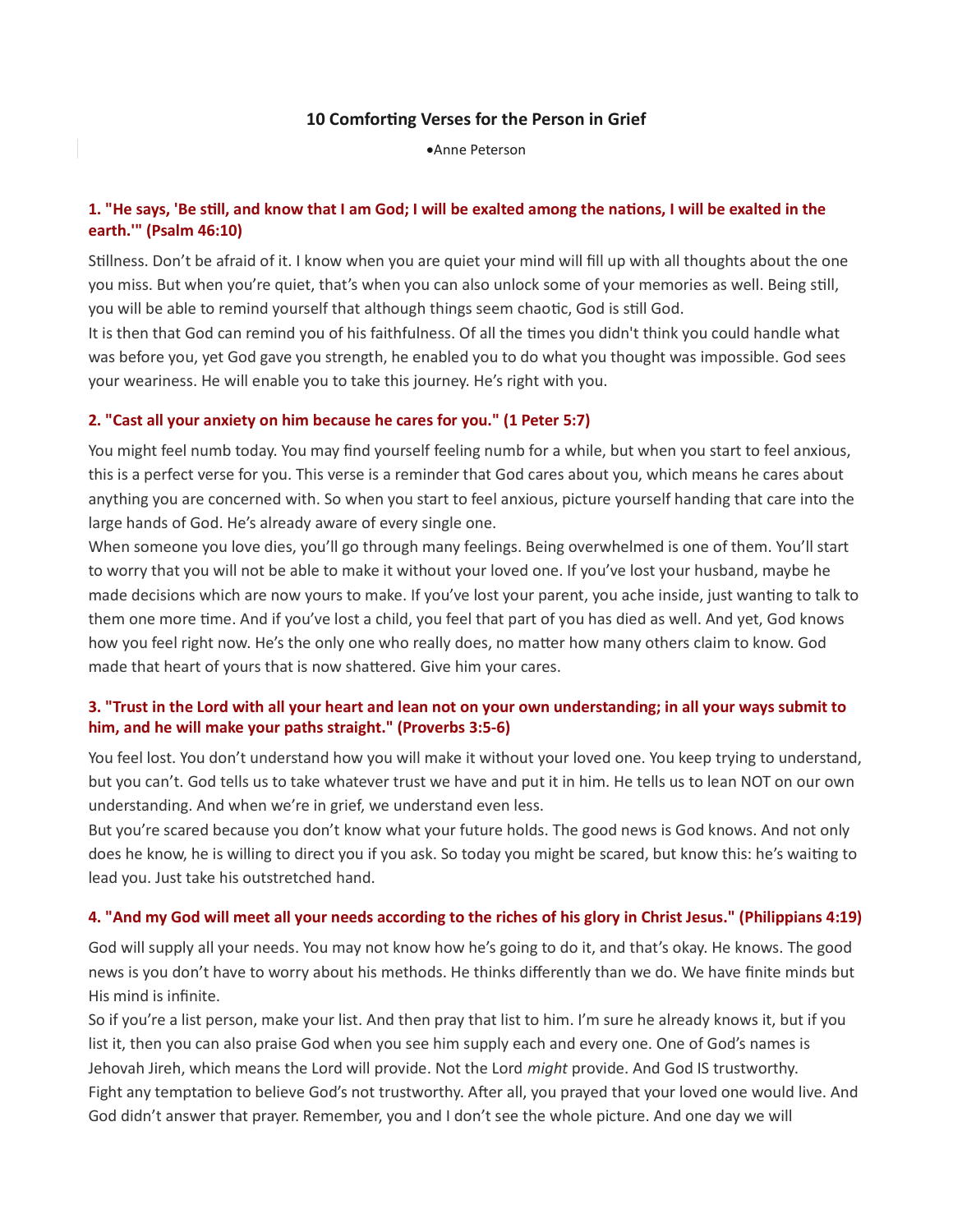understand the things that are unclear to us now. Thank God for the fact he is going to supply your needs just like Jesus thanked God for answering his prayer about Lazarus. He thanked God before he saw his friend take one step. That is faith.

### 5. "Record my misery; list my tears on your scroll—are they not in your record?" (Psalm 56:8)

God sees our tears as something valuable. Remember even Jesus wept. God is close enough to gather your tears. And he's even keeping track of them. So when you are tempted to think God doesn't care, just remember, he values every single tear. Even the one that is sliding down your cheek now. Not one of them is lost. Never be ashamed of your tears. God made our emotions and they are important. When you grieve, some people may even cry with you. Some may not, but they still hurt with you.

I once spoke at an event and two women approached me. One said, "Your words really touched me in a deep way. I'm sorry for my tears."

The other woman said, "I was touched as well. I'll be crying on the way home."

You will sometimes feel all cried out, but the smallest thing can stir your heart and a wave of tears will wash over you again. Let them come. They are healing. And trying not to cry delays the grieving process.

# 6. "Are not two sparrows sold for a penny? Yet not one of them will fall to the ground outside your Father's care." (Matthew 10:29)

Nothing escapes our Father's eyes. He loves those beautiful tiny sparrows. And when even one falls to the ground, God sees it. And this is a comfort to us when the enemy of our soul tries to tell us things like:

God doesn't care about you.

.If he cared, he wouldn't have let your loved one die.

God is too busy to care for you.

Instead, we can depend on what Scripture tells us because it is truth. God doescare. He notices even a sparrow. God has all the time in the world for each of his children.

# 7. "The Lord is close to the brokenhearted and saves those who are crushed in spirit." (Psalm 34:18)

You will feel all alone as you grieve. Even in a crowded room. And when there is no one around you, you will be tempted to think that God is not even with you. But this is not true. For God tells us he is near the broken hearted. And when we grieve, our hearts are broken in a million pieces.

You may find that some people step back from you as you grieve. Please understand that those who step back just want things to be like they were before this loss. They feel helpless and they simply don't know what to do. Other people may not want to enter into your grief. But even if you don't feel like God is near, he is. And he's not going anywhere.

# 8. "God is our refuge and strength, a very present help in trouble." (Psalm 46:1)

Strength. God will give you the strength you need to get through each day. And on days when you feel you just can't go another step, God will carry you. God will also be your refuge. A place you can go and just hide in him. He will embrace you with his everlasting arms. He will be your safe place.

You may not feel like it every day, but you will get through this. Not because of strength you have, because some days you are well aware that you have none. But because the one who holds you is almighty, all powerful, the King of Kings and Lord of Lords. God will be your strength and your place of refuge.